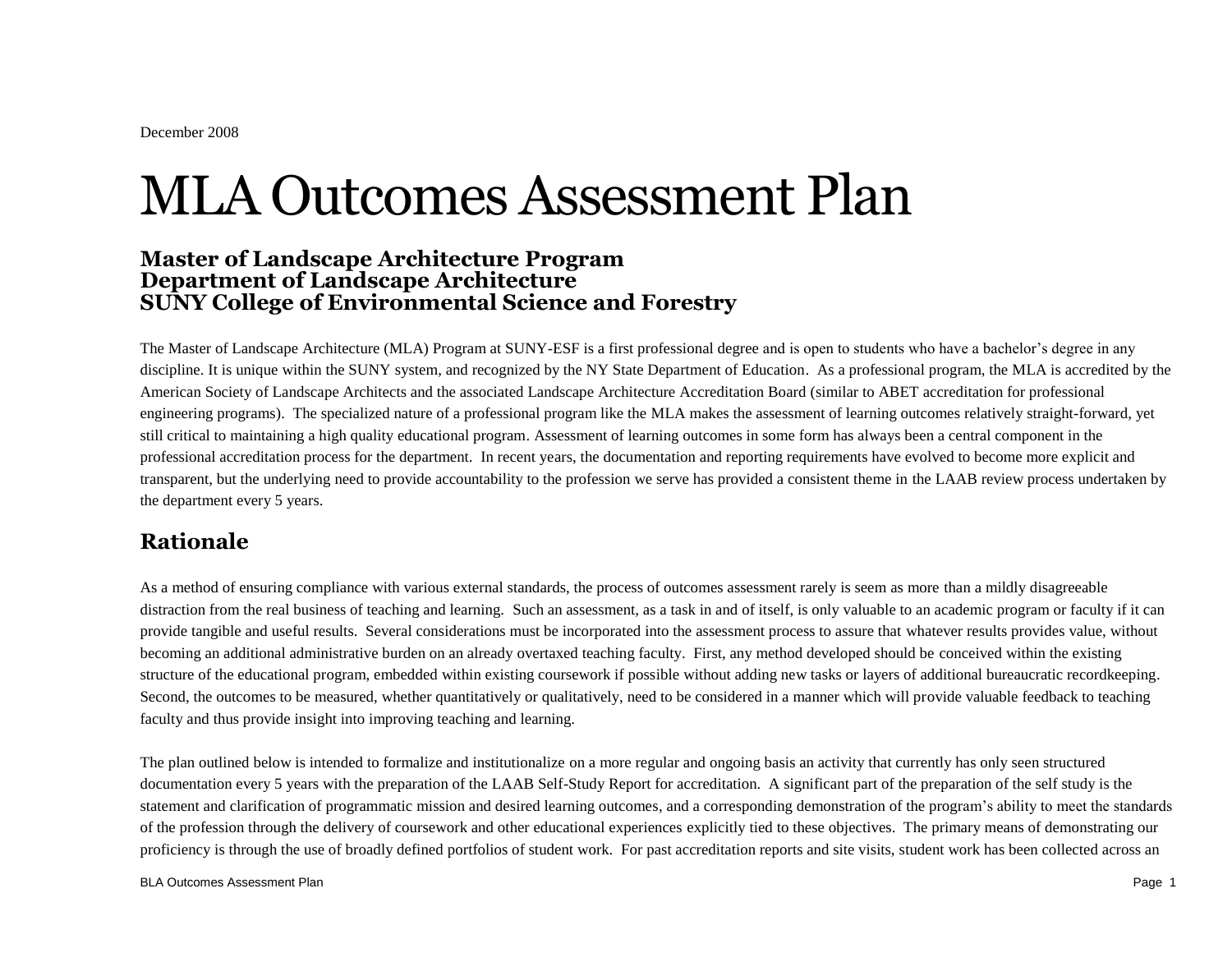array of courses, each contributing individually and/or collectively to capture a "snapshot" of materials from each course assessing all of 15 learning outcomes prior to graduation. Outside professionals representing three major constituent groups (an academic administrator, a practicing LA professional, and a professional LA educator) act as the independent evaluators of the program. The mission and objectives used to define and articulate the learning outcomes for this process are outlined in the following section.

# **Mission and Objectives of the MLA Program**

The mission of the Master of Landscape Architecture Program is "to provide an educational setting and curriculum which cultivates in our students the knowledge, skills and values of the profession of landscape architecture, with the unique signature of ESF's Department of Landscape Architecture." This specific mission is derived from that of the College, which encompasses education, research and public service. The mission is focused on the sensitive design and planning of our environment, considering a wide array of human uses and cultural expressions, an understanding of fundamental ecological systems, structure and functions, and the range of landscape settings from urban to wilderness. The curriculum of the Master of Landscape Architecture Program is structured to foster an understanding of the ethics, standards and body of knowledge embraced by the profession of landscape architecture. The program provides students the opportunity to develop a broad background of substantive knowledge and theory, a working understanding of the creative nature of the design process and problem solving, proficiency with the practical skills and craft required in the profession and an understanding of research methods as they relate to professional design and planning applications. Site design, site planning, community design and planning and landscape and urban ecology are used as the primary vehicles for developing and applying knowledge and theory, exploring the design process, and developing the range of skills required by the profession of landscape architecture.

The objectives of the Master of Landscape Architecture Program, specific to achieving the mission, have three main areas of concern: knowledge, skills, and values.

### **1. Knowledge**

Students are encouraged to value scholarship and learning as continuous processes which are integral with professional and personal growth. Most important is the core body of knowledge associated with the profession of landscape architecture. This includes: design; graphic communication and visualization; plants and ecology; site engineering and construction documentation; design history; design theory; behavioral factors; urbanism; research methods; project proposal development and professional practice. In addition, the Master of Landscape Architecture Program offers students an opportunity to use elective courses and the Capstone process (research methods, the Capstone proposal and the Capstone Studio) to engage Areas of Study that are within the profession but beyond the core subjects that the Department must teach to meet accreditation standards. The Areas of study are Community Design & Planning, Cultural Landscape Preservation and Studies and Landscape & Urban Ecology.

## **2. Skills**

The skills essential to the professional education of students of landscape architecture are those which will allow them to be responsible for design projects at a variety of scales from inception to implementation. Fundamental to this is competence in decision-making through the effective use of holistic design and planning processes (based on theory, research, analysis and creativity) that lead to the enhancement, protection or transformation of community and place in ways that are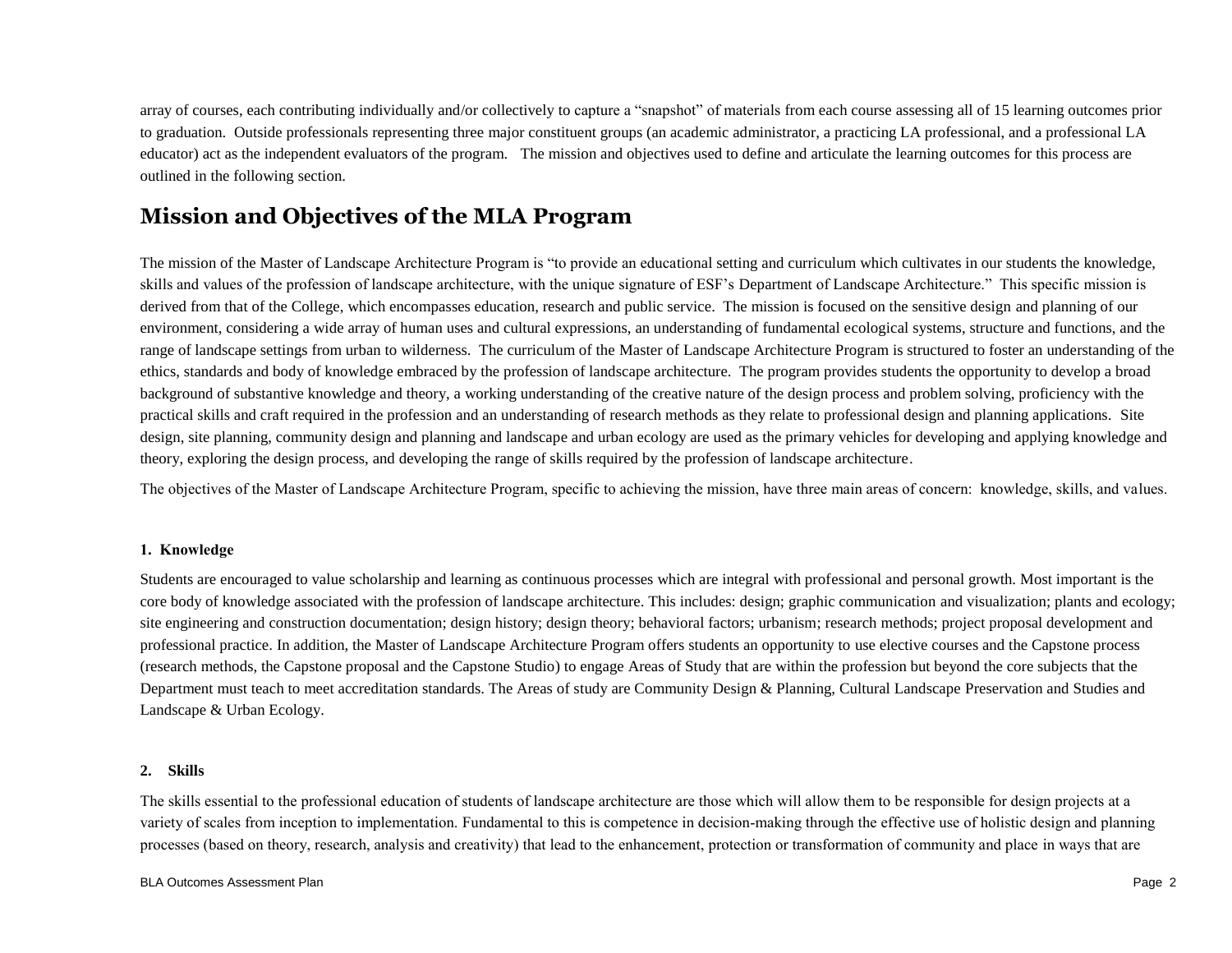environmentally, socially, economically and aesthetically sound. At all stages, the importance of the development of an array of graphic, oral, and written communication skills is emphasized.

#### **3. Values**

The values which will guide each student's future work and education are implicit in the content and progression of the program, and are presented by examples, problems, and discussion. A primary objective is the development of an historical perspective concerning the designed environment, the philosophical, practical and theoretical issues related to landscape architecture, the compelling trends and imperatives of our time, and the on-going research that advances the state of the art. Students learn to value the landscape as both a physical and environmental asset, as well as a visual and cultural expression of time, community and place. A final major concern is the goal of ethical service to society through design and planning in the landscape, particularly with respect to the sustainable stewardship of landscapes, communities and the environment.

Specific outcome oriented objectives for the expression of particular knowledge, skills, or values include the following:

- 1. MLA graduates should be able to consider, assess, and incorporate a broad range of social, cultural, and behavioral factors into design and planning of the land.
- 2. MLA graduates should be able to consider, assess, and incorporate a broad range of natural factors and processes, including climate, ecology, geology, soils, hydrology, and physiography into design and planning of the land.
- 3. MLA graduates should be able to consider, assess, and adapt to a variety of political, legal, and regulatory contexts for design.
- 4. MLA graduates should be able to consider and draw upon the precedents and typologies developed over the course of the history of art and design.
- 5. MLA graduates should be able to consider and assess the design context of a particular site, place, or region, and identify important design forms, patterns, and organizing structures.
- 6. MLA graduates should be able to observe, record, and visualize the form and character of 3-dimensional spaces.
- 7. MLA graduates should be able to define the nature of a design or planning challenge and to develop coherent proposals for addressing them.
- 8. MLA graduates should be able to discover, assess and use relevant research from related and unrelated fields to inform strategies and tactics in design and planning and be able to conduct research to help advance the state of the art of landscape architecture.
- 9. MLA graduates should be able to select, apply, and communicate an appropriate and defensible design process to address and solve a wide range of design and planning problems.
- 10. MLA graduates should be able to incorporate significant technical considerations necessary for the implementation of site designs, including site grading, drainage and stormwater management, erosion control, soils design, design of pedestrian and vehicular circulation systems, parking design, incorporation of ADA/universal design requirements, incorporation of sustainable systems, and design of ecologically suitable/sustainable plantings.

11. MLA graduates should be able to consider, assess, and select appropriate materials and structural systems to implement design ideas.

#### BLA Outcomes Assessment Plan Page 3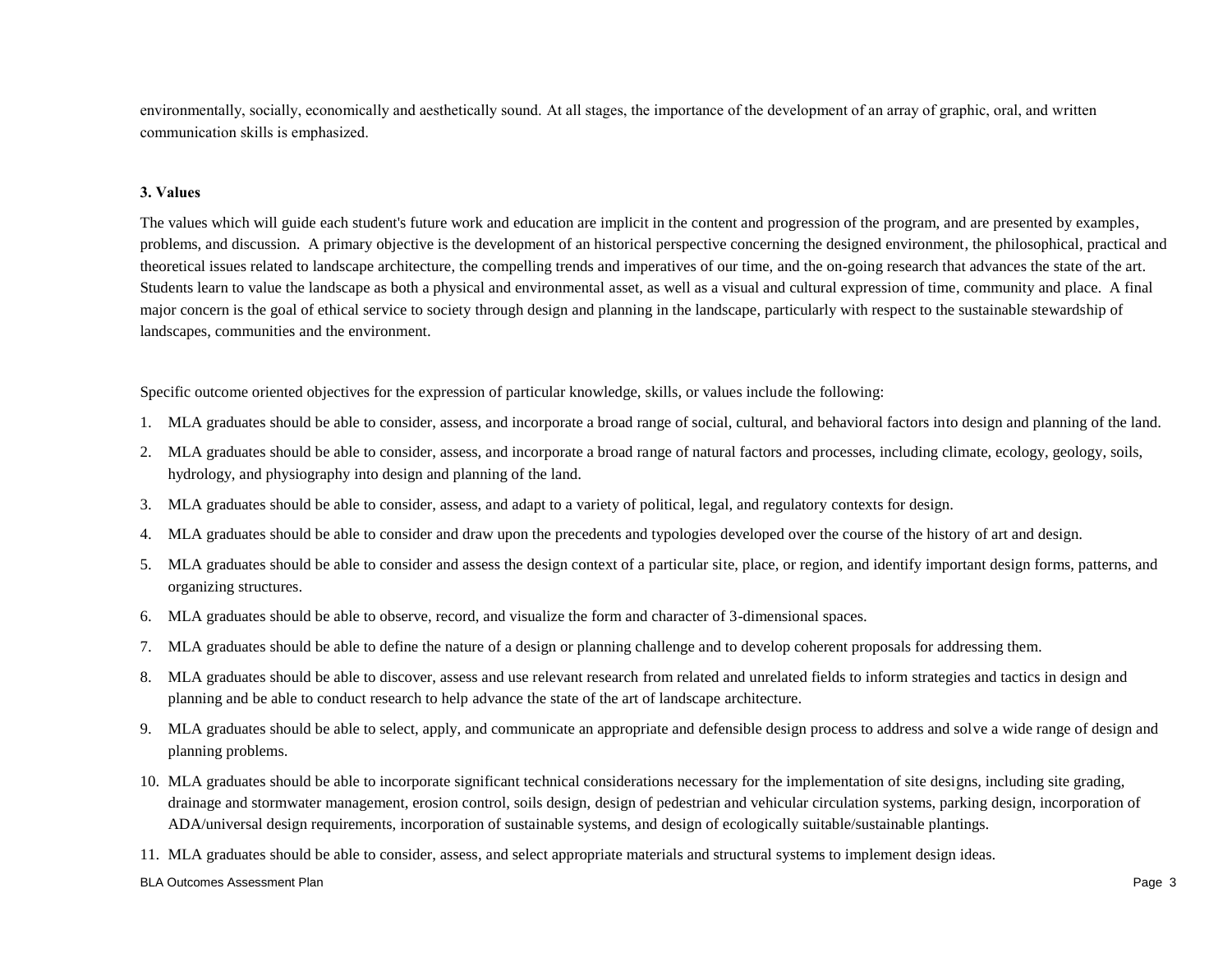- 12. MLA graduates should be able to effectively communicate design ideas using appropriate methods and techniques (to clients, the public, and contractors), from concept development through construction documentation.
- 13. MLA graduates should be both aware of, and comfortable adhering to the ethical standards of the profession of landscape architecture.
- 14. MLA graduates, upon entering into professional work, should value the interests of the communities in which they practice, and society as a whole, as well as their individual clients.
- 15. MLA graduates should feel a professional obligation to act as stewards of the land itself (considering all its ecological and biophysical complexity) in the course of their professional work.

## **METHODS OF ASSESSMENT**

Like the outcomes assessment components included in the LAAB accreditation process, the following methods will rely substantially on the evaluation of projects and examinations associated with each class and studio and the utilization of portfolios, Capstone Studio Projects and other selected examples of student work to assess student learning outcomes. Four distinct methods will be utilized in this process, each incorporating a strategy of embedding an assessment tool within an appropriate required course (or courses) in the curriculum.

## **Method One: Evaluation of Grade Point Averages in the Curriculum**

MLA students must have a 3.00 grade point average (GPA) to be awarded a degree. Students wishing to receive a teaching assistantship or a graduate assistantship must have a GPA of 3.20. Beginning this year, after each semester the Graduate Curriculum Committee will review and discuss all students who fail to achieve a 3.00 to determine which learning outcomes are not being met, why they are not being met and what corrective actions (programmatic, pedagogical or behavioral) are necessary on the part of faculty or students.

## **Method Two : Review of Cumulative Professional Portfolios**

Over the past 5 years, all MLA students have been required to prepare a portfolio of student work during their final semester in the program as a component of LSA 655 – Professional Practice. This year, we intend to formalize the use of this requirement as an embedded outcomes assessment tool for use in both our Middle States and LAAB accreditations. Each student will submit a digital copy of their portfolio for permanent documentation on file with the Department of Landscape Architecture; these files will be maintained on an active basis for a minimum of 5 years, and in archival form indefinitely. On an annual basis, the Department of Landscape Architecture Graduate Curriculum Committee will convene to review a random sampling of portfolios and perform an internal learning outcomes assessment, reviewing the selected portfolios utilizing criteria addressing each of the learning outcomes noted above. Each learning outcome will be assessed using a 4 level evaluation rubric.

- Level One: Exceeding Standards
- BLA Outcomes Assessment Plan Page 4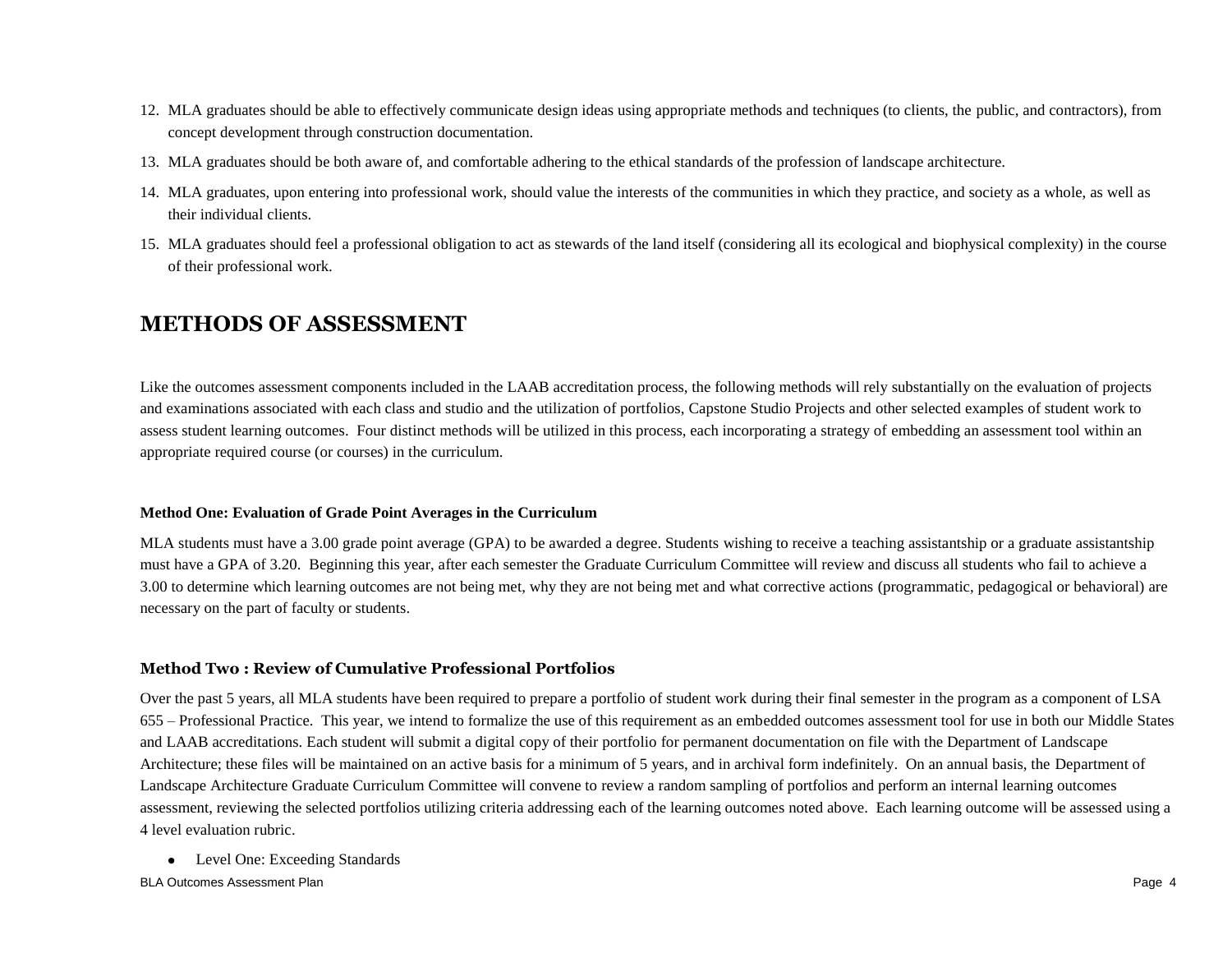- Level Two: Meeting Standards
- Level Three: Approaching Standards
- Level Four: Not Meeting Standards

The rubric will define the criteria and illustrative indicators necessary to assess levels of competency or student achievement for each learning outcome. To enable a more manageable assessment process, all 15 of the outcome objectives will not be addressed each year; a selected subset of 3-5 objectives will be reviewed each year, with the complete range of objectives covered in its entirety over not more than a three year span. Every 5 years, all 15 objectives will be assessed by external evaluators as a part of the LAAB accreditation process.

### **Method Three: Design Studio Presentations**

Because the design studio is the primary vehicle for learning and applying the knowledge, skills and values of landscape architecture, much of the on-going process of outcomes assessment is possible through the oral and graphic presentation of student work. The presentation before a design jury, the studio class and invited guests allows the student to clearly communicate the manner and the extent to which they have applied what they have learned in their courses and it allows faculty to clearly see where improvements need to be made in the curriculum. This makes outcomes assessment an on-going and integral aspect of the MLA Program.

### **Method Four: Evaluation of the Capstone Studio Project**

Since 1995, the MLA Program has used the Capstone sequence as a unique opportunity for students to apply the knowledge, skills and values acquired during the three years of study. The Capstone sequence includes LSA 640 Research Methods, LSA 799 Capstone Proposal and LSA 800 Capstone Studio. The sequence allows the student to: learn research methods relevant to the arts of design and planning; identify a design or planning challenge; prepare a proposal as to how that challenge might be addressed; defend that proposal; use knowledge, skills and values acquired in the program to prepare design and/or planning recommendations to meet the identified challenge; defend those recommendations, and; prepare a document that includes each of the above steps and suggests opportunities for further explorations by future students.

In the Capstone sequence each MLA student is guided by a major professor and at least one (and sometimes more) additional faculty member or professional who constitute the students committee. The makeup of the committee is based on the Area of Study chosen by the student. The committee works with the student to select a thematic studio, one related to the chosen Area of Study, in the fourth semester of the program and relevant electives. In addition the committee helps the student to identify a Capstone topic, project location and (often) a project client. Students take LSA 640 Research Methods in the Fourth semester of the program. In that class they learn how to identify researchable topics, what research topics might be relevant to landscape architecture, various ways to conduct research, how to distinguish between good and poor research and how to use research to address design and planning challenges. They take LSA 799 Capstone Proposal in the fifth semester. The student develops the proposal with the aid of their committee and must defend it twice through illustrated oral presentations to faculty and other graduate students. The weekly meetings with the committee and the two presentations allow the student to marshal the professional knowledge and skills necessary to identify a design or planning challenge and to create a viable proposal for meeting that challenge. In the sixth and final semester students take LSA 800 Capstone Studio Project. This is an individual design or planning project carried out by the student with guidance from his or her committee. This is where the student most comprehensively marshals the knowledge, skills and values acquired in the program. Each student presents the Capstone Studio project three times in the final semester. The first two

#### BLA Outcomes Assessment Plan Page 5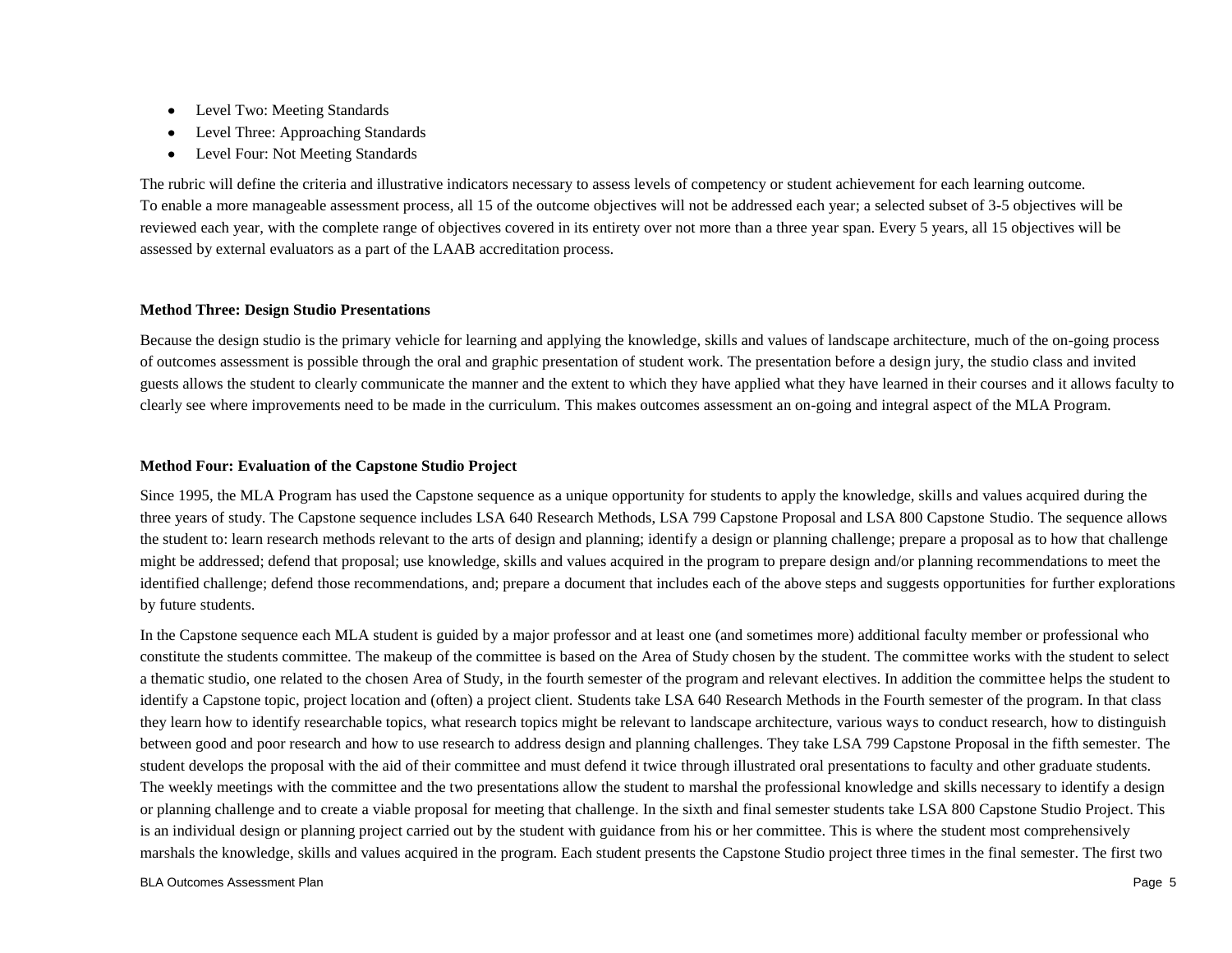presentations are to show the work in progress and to receive instructive critique. The final presentation, called the Capstone Seminar, is to present the project's final recommendations.

The GPA review, the portfolio reviews, the design studio presentations and the reviews of the Capstone Studio projects will continue to be major assessment tools for the Master of Landscape Architecture Program.

## **THE MASTER OF LANDSCAPE ARCHITECTURE ASSESSMENT PLAN OVERVIEW**

**LEARNING OBJECTIVE ONE**: MLA graduates should be able to consider, assess, and incorporate a broad range of social, cultural, and behavioral factors into design and planning of the land.

**WHERE ADDRESSED IN THE PROGRAM**: LSA 650 Behavioral Factors of Community Design; LSA 652 Community Development Process; LSA 605 History of Landscape Architecture; LSA 600 Introductory Design Studio; LSA 601 Site Design Studio; LSA 620 Advanced Site Design; LSA 670 Thematic Design Studios; LSA 800 Capstone Studio; LSA 632 Planting Design.

**HOW ASSESSED – GOALS & METHODS**: Design studio presentations and critiques; evaluations of cumulative professional portfolios and Capstone Studio projects.

**DATA COLLECTION PLAN**: Data to be collected throughout the program, through presentations and critiques in the design studios, through portfolio reviews in LSA 655 Professional Practice and through reviews of the LSA 800 Capstone Studio at the end of the sixth and final semester.

**ASSESSMENT RESULTS**: Assessment will result in qualitative evaluations of student learning outcomes to identify strengths and shortcomings.

**RESPONSE TO ASSESSMENT RESULTS**: Faculty will implement appropriate programmatic and pedagogical adjustments.

**LEARNING OBJECTIVE TWO**: MLA graduates should be able to consider, assess, and incorporate a broad range of natural factors and processes, including climate, ecology, geology, soils, hydrology, and physiography into design and planning of the land.

**WHERE ADDRESSED IN THE PROGRAM**: LSA 611 Natural Factors in Design & Planning; LSA 632 Planting Design; LSA 600 Introductory Design Studio; LSA 601 Site Design Studio; LSA 620 Advanced Site Design Studio; LSA 670 Thematic Studios; LSA 800 Capstone Studio.

**HOW ASSESSED – GOALS & METHODS**: Final examination; design studio presentations and critiques; evaluations of cumulative professional portfolios and Capstone Studio projects.

**DATA COLLECTION PLAN**: Data to be collected throughout the program through final examinations and presentations and critiques in the design studios; at the end of the program through cumulative professional portfolio reviews and evaluations of Capstone Studio projects.

**ASSESSMENT RESULTS**: Assessment will result in qualitative evaluations of student learning outcomes to identify strengths and shortcomings.

BLA Outcomes Assessment Plan Page 6 **RESPONSE TO ASSESSMENT RESULTS**: Faculty will implement appropriate programmatic and pedagogical adjustments.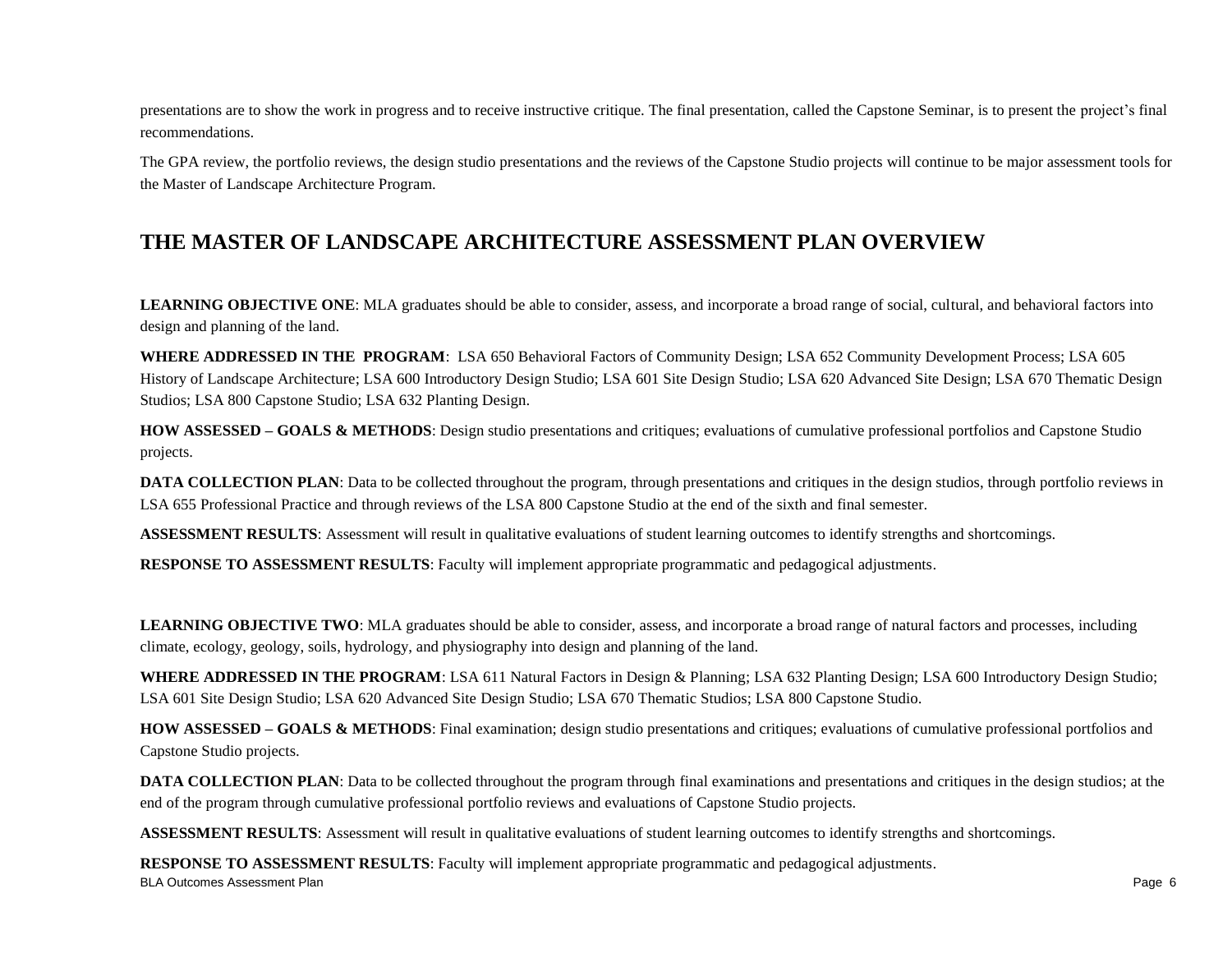LEARNING OBJECTIVE THREE: MLA graduates should be able to consider, assess, and adapt to a variety of political, legal and regulatory contexts for design and planning.

**WHERE ADDRESSED IN THE PROGRAM**: LSA 652 Community Development Process; LSA 650 Behavioral Factors in Community Design; LSA 601 Site Design Studio; LSA 620 Advanced Site Design; LSA 670 Thematic Design Studios; LSA 800 Capstone Studio; LSA 615 Site Construction; LSA 645 Construction Documentation; LSA 655 Professional Practice.

**HOW ASSESSED – GOALS & METHODS**: Final examinations; design studio presentations and critiques; evaluations of cumulative professional portfolios and Capstone Studio projects.

**DATA COLLECTION PLAN**: Data to be collected throughout the program through final examinations and through presentations and critiques in the design studios; at the end of the program through review of cumulative professional portfolio reviews and evaluations of Capstone Studio projects.

**ASSESSMENT RESULTS**: Assessment will result in qualitative evaluations of student learning outcomes to identify strengths and shortcomings.

**RESPONSE TO ASSESSMENT RESULTS**: Faculty will implement appropriate programmatic and pedagogical adjustments.

**LEARNING OBJECTIVE FOUR**: MLA graduates should be able to consider and draw upon the precedents and typologies developed over the course of the history of art and design.

**WHERE ADDRESSED IN THE PROGRAM**: LSA 600 Introductory Design Studio; LSA 601 Site Design; LSA 620 Advanced Site Design; LSA 670 Thematic Design Studios; LSA 800 Capstone Studio; LSA 552 Graphic Communication; LSA 605 History of Landscape Architecture; LSA 632 Planting Design; LSA 652 Community Development Process.

**HOW ASSESSED – GOALS & METHODS**: Final examinations; design studio presentations and critiques; evaluations of cumulative professional portfolios and Capstone Studio projects.

**DATA COLLECTION PLAN**: Data to be collected throughout the program through final examinations and through presentations and critiques in the design studios; at the end of the program through review of cumulative professional portfolios and evaluations of Capstone Studio projects.

**ASSESSMENT RESULTS:** Assessment will result in qualitative evaluations of student learning outcomes to identify strengths and shortcomings.

**RESPONSE TO ASSESSMENT RESULTS**: Faculty will implement appropriate programmatic and pedagogical adjustments.

**LEARNING OBJECTIVE FIVE**: MLA graduates should be able to consider and assess the design context of a particular site, place or region and identify important design forms, patterns and organizing structures.

**WHERE ADDRESSED IN THE PROGRAM**: LSA 600 Introductory Design Studio; LSA 601 Site Design Studio; LSA 620 Advanced Site Design Studio; LSA 670 Thematic Design Studios; LSA 800 Capstone Studio; LSA 611 Natural Factors in Design & Planning; LSA 632 Planting Design; LSA 650 Behavioral Factors in Community Design; LSA 605 History of Landscape Architecture; LSA 652 Community Development Process.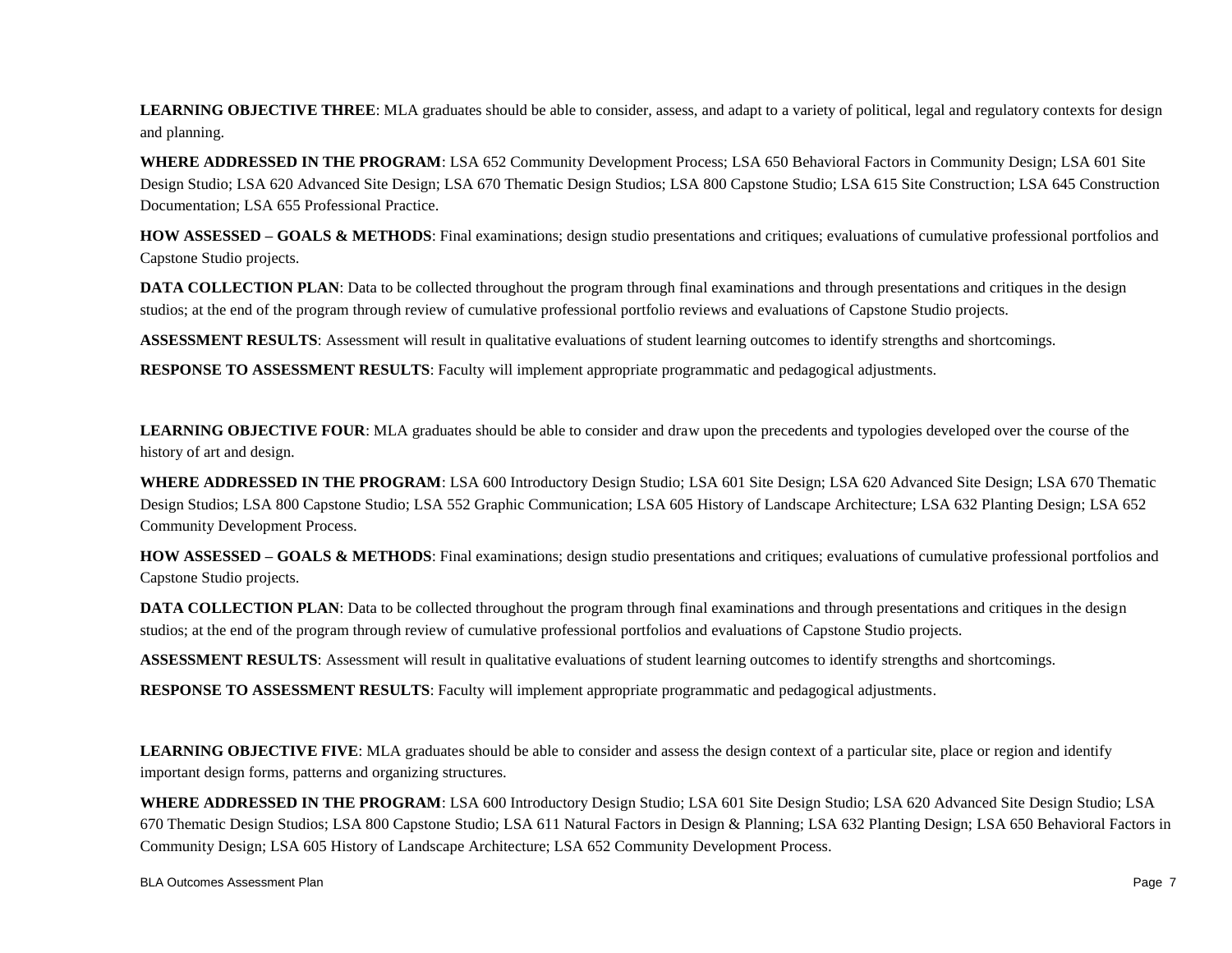**HOW ASSESSED – GOALS & METHODS**: Final examinations; design studio presentations and critiques; evaluation of cumulative professional portfolios and Capstone Studio projects.

**DATA COLLECTION PLAN:** Data to be collected throughout the program through final examinations and through presentations and critiques in the design studios; at the end of the program through reviews of cumulative professional portfolios and through evaluations of Capstone Studio projects.

**ASSESSMENT RESULTS**: Assessment will result in qualitative evaluations of student learning outcomes to identify strengths and shortcomings.

**RESPONSE TO ASSESSMENT RESULTS**: Faculty will implement appropriate programmatic and pedagogical adjustments.

**LEARNING OBJECTIVE SIX**: MLA graduates should be able to observe, record, and visualize the form and character of three-dimensional spaces.

**WHERE ADDRESSED IN THE PROGRAM**: LSA 552 Graphic Communication; LSA 500 Digital Graphics; LSA 632 Planting Design; LSA 600 Introductory Design Studio; LSA 601 Site Design Studio; LSA 620 Advanced Site Design Studio; LSA 670 Thematic Design Studios; LSA 800 Capstone Studio; LSA 605 History of Landscape Architecture; LSA 615 Site Construction; LSA 645 Construction Documentation.

**HOW ASSESSED – GOALS & METHODS**: Final examinations; design studio presentations and critiques; evaluations of cumulative professional portfolios and Capstone Studio projects.

**DATA COLLECTION PLAN**: Data to be collected throughout the program through final examinations and through presentations and critiques in the design studios; at the end of the program through evaluations of cumulative professional portfolios and evaluations of Capstone Studio projects.

**ASSESSMENT RESULTS**: Assessment will result in qualitative evaluations of student learning outcomes to identify strengths and shortcomings.

**RESPONSE TO ASSESSMENT RESULTS**: Faculty will implement appropriate programmatic and pedagogical adjustments.

**LEARNING OBJECTIVE SEVEN**: MLA graduates should be able to define the nature of design and planning challenges and to develop coherent proposals for addressing them.

**WHERE ADDRESSED IN THE PROGRAM**: LSA 600 Introductory Design Studio; LSA 601 Site Design Studio; LSA 620 Advanced Site Design Studio; LSA 670 Thematic Design Studios; LSA 640 Research Methods; LSA 800 Capstone Studio; LSA 652 Community Development Process; LSA 650 Behavioral Factors in Community Design; LSA 799 Capstone Proposal; LSA 615 Site Construction; LSA 645 Construction Documentation Studio; LSA 632 Planting Design.

**HOW ASSESSED – GOALS & METHODS**: Final examinations; design studio presentations and critiques; evaluations of Capstone proposals, cumulative professional portfolios and Capstone Studio projects.

**DATA COLLECTIONS PLAN**: Data to be collected throughout the program through final examinations and through presentations and critiques in the design studios; at the end of the program through evaluations of cumulative professional portfolios and evaluations of Capstone Studio projects.

**ASSESSMENT RESULTS**: Assessment will result in qualitative evaluations of student learning outcomes to identify strengths and shortcomings.

BLA Outcomes Assessment Plan Page 8 **RESPONSE TO ASSESSMENT RESULTS**: Faculty will implement appropriate programmatic and pedagogical adjustments.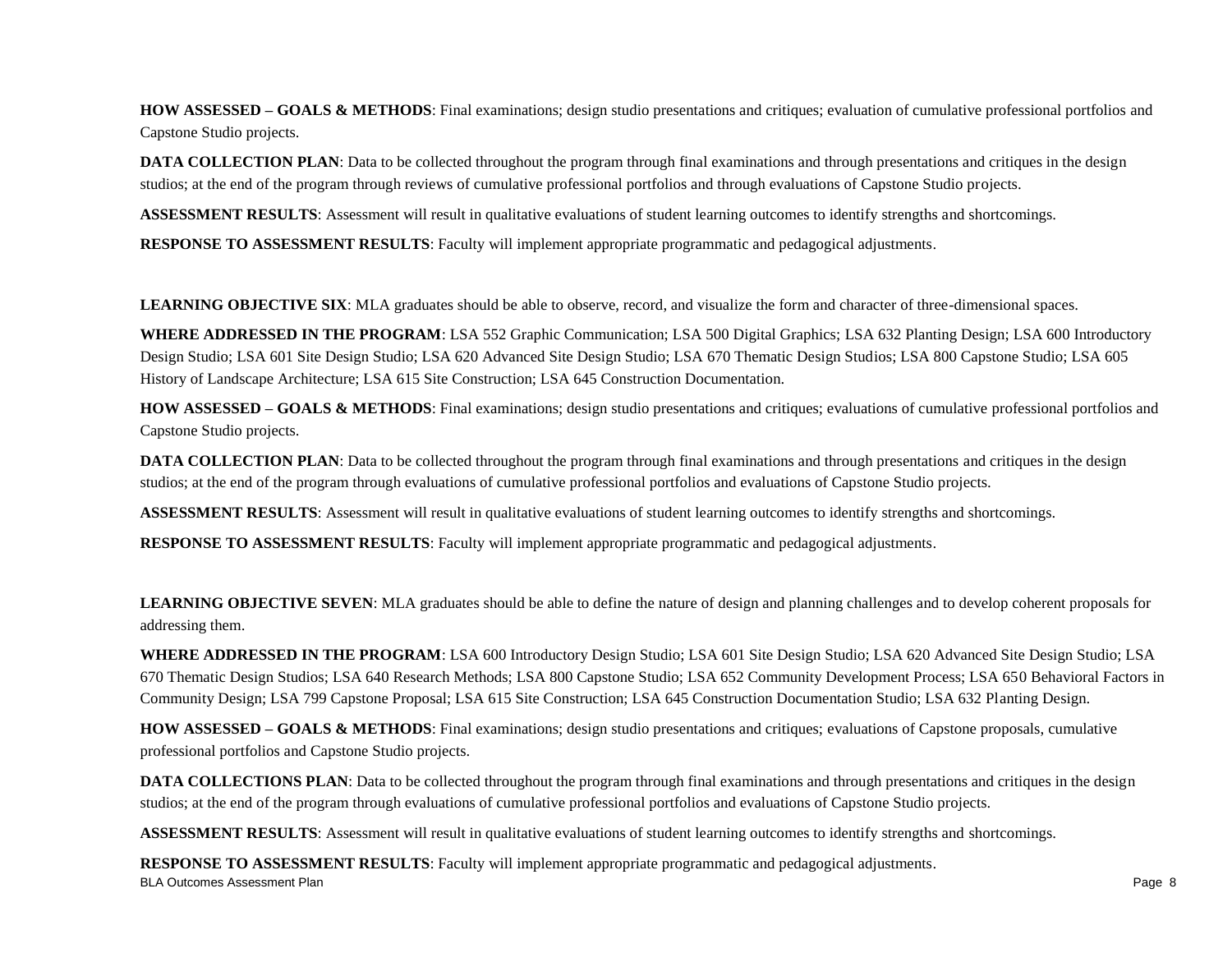**LEARNING OBJECTIVE EIGHT**: MLA graduates should be able to discover, assess and use relevant research from both related and unrelated fields to inform design and planning strategies and tactics and be able to conduct research to advance the state of the art of landscape architecture.

**WHERE ADDRESSED IN THE PROGRAM**: LSA 650 Behavioral Factors in Community Design; LSA 605 History of Landscape Architecture; LSA 652 Community Development Process; LSA 600 Introductory Design Studio; LSA 601 Site Design Studio; LSA 620 Advanced Site Design Studio; LSA 670 Thematic Design Studios; LSA 800 Capstone Studio; LSA 640 Research Methods; LSA 799 Capstone Proposal.

**HOW ASSESSED – GOALS & METHODS**: Final examinations; design studio presentations and critiques; evaluations of Capstone proposals, cumulative professional portfolios and Capstone Studio projects.

**DATA COLLECTION PLAN**: Data to be collected throughout the program through term papers, final examinations, oral presentations and through presentations and critiques in the design studios; at the end of the program through evaluations of Capstone proposals, Capstone Studio projects and cumulative professional portfolios.

**ASSESSMENT RESULTS**: Assessment will result in qualitative evaluations of student learning outcomes to identify strengths and shortcomings.

**RESPONSE TO ASSESSMENT RESULTS**: Faculty will implement appropriate programmatic and pedagogical adjustments.

LEARNING OBJECTIVE NINE: MLA graduates should be able to select, apply and communicate an appropriate and defensible design process to address and solve a wide range of design and planning problems.

**WHERE ADDRESSED IN THE PROGRAM**: LSA 600 Introductory Design Studio; LSA 601 Site Design Studio; LSA 620 Advanced Site Design Studio; LSA 670 Thematic Design Studios; LSA 799 Capstone proposal; LSA 800 Capstone Studio; LSA 632 Planting Design; LSA 615 Site Construction; LSA 645 Construction Documentation Studio; LSA 650 Behavioral Factors in Community Design; LSA 652 Community Development Process; LSA 640 Research Methods.

**HOW ASSESSED – GOALS & METHODS**: design studio presentations and critiques; evaluations of course projects; evaluations of Capstone proposals and Capstone projects.

**DATA COLLECTION PLAN**: Data to be collected throughout the program through evaluations of course projects, studio presentations and critiques; at the end of the program through evaluations of Capstone proposals and Capstone Studio projects.

**ASSESSMENT RESULTS**: Assessment will result in qualitative evaluations of student learning outcomes to identify strengths and shortcomings.

**RESPONSE TO ASSEESSMENT**: Faculty will implement appropriate programmatic and pedagogical adjustments.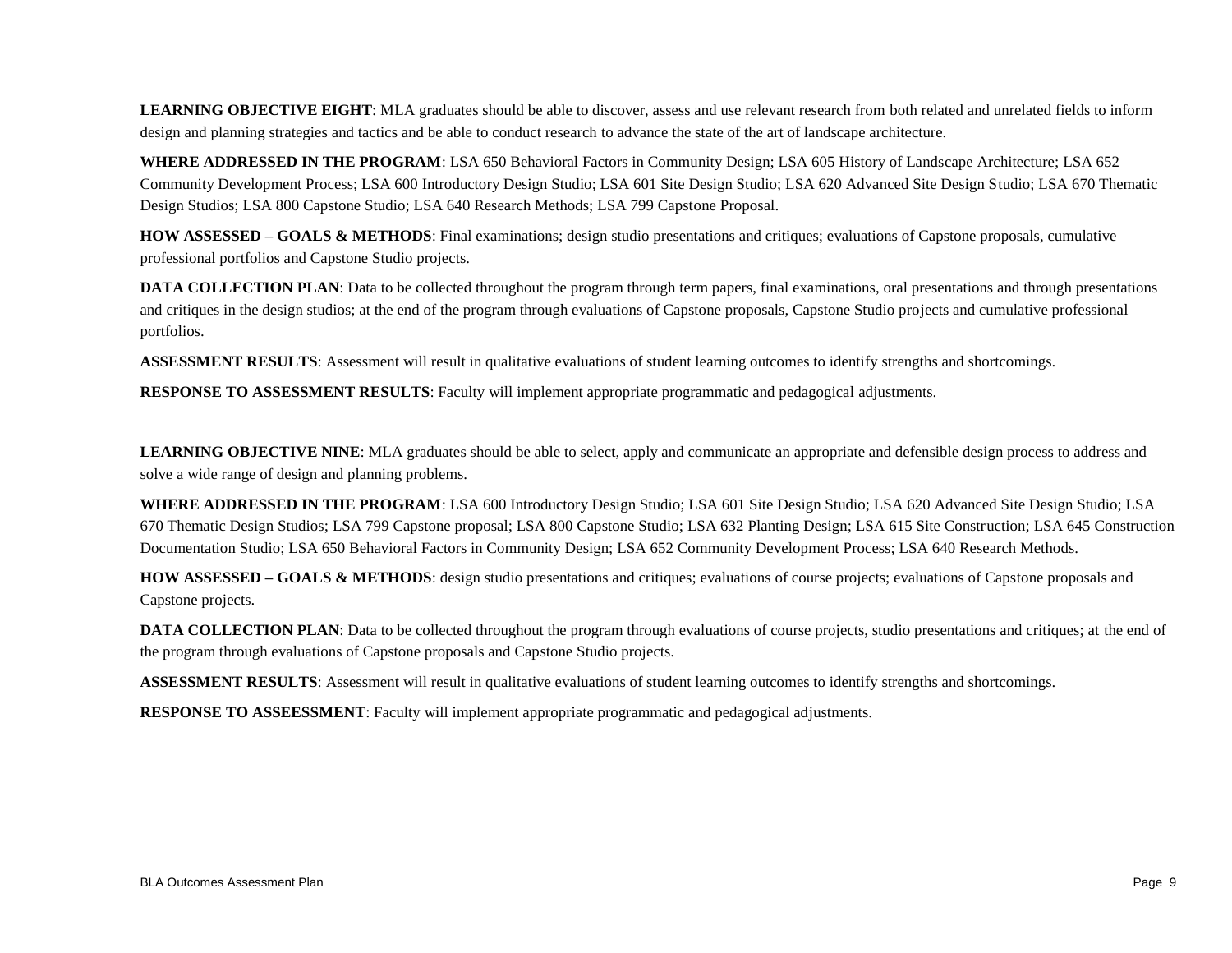**LEARNING OBJECTIVE TEN**: MLA graduates should be able to incorporate significant technical considerations necessary for the implementation of site designs, including site grading, drainage and storm water management, erosion control, soils design, design of pedestrian and vehicular circulation systems, parking design, incorporation of ADA/universal design requirements, incorporation of sustainable systems, and design of ecologically suitable/sustainable plantings.

**WHERE ADDRESSED IN THE PROGRAM**: LSA 632 Planting Design; LSA 611 Natural Factors in Design & Planning; LSA 615 Site Construction; LSA 645 Construction Documentation; LSA 600 Introductory Design Studio; LSA 601 Site Design Studio; LSA 620 Advanced Site Design Studio; LSA 670 Thematic Design Studio; LSA 800 Capstone Studio; LSA 650 Behavioral Factors in Community Design; LSA 652 Community Development Process.

**HOW ASSESSED – GOALS & METHODS**: Final examinations; studio presentations and critiques; evaluations of course projects and Capstone projects.

**DATA COLLECTION PLAN**: Data to be collected throughout the program through final examinations, evaluations of course projects, studio presentations and critiques; at the end of the program through evaluations of Capstone projects.

**ASSESSMENT RESULTS**: Assessment will result in qualitative evaluations of student learning outcomes to identify strengths and shortcomings.

**RESPONSE TO ASSESSMENT**: Faculty will implement appropriate programmatic and pedagogical adjustments.

**LEARNING OBJECTIVE ELEVEN**: MLA graduates should be able to consider, assess, and select appropriate materials and structural systems to implement design ideas.

**WHERE ADDRESSED IN THE PROGRAM**: LSA 611 Planting Design; LSA 615 Site Construction; LSA 645 Construction Documentation Studio; LSA 600 Introductory Studio; LSA 601 Site Design Studio; LSA 621 Advanced Site Design Studio; LSA 670 Thematic Design Studios; LSA 800 Capstone Studio.

**HOW ASSESSED – GOAL & METHODS**: Final examinations; studio presentations and critiques; evaluations of course projects and Capstone projects.

**DATA COLLECTION PLAN:** Data to be collected throughout the program through final examinations, evaluation of course projects and presentations and critiques in design studios; at the end of the program through evaluations of Capstone studio projects.

**ASSESSMENT RESULTS**: Assessment will result in qualitative evaluations of student learning outcomes to identify strengths and shortcomings.

**RESPONSE TO ASSESSMENT**: Faculty will implement appropriate programmatic and pedagogical adjustments.

**LEARNING OBJECTIVE TWELVE**: MLA Graduates should be able to effectively communicate design ideas using appropriate methods and techniques (to clients, the public, and contractors), from concept development through construction documentation.

**WHERE ADDRESSED IN THE PROGRAM**: LSA 552 Graphic Communication; LSA 500 Digital Graphics; LSA 645 Construction Documentation Studio; LSA 600 Introductory Design Studio; LSA 601 Site Design Studio; LSA 620 Advanced Site Design Studio; LSA 670 Thematic Design Studios; LSA 800 Capstone Studio.

**HOW ASSESSED – GOALS & METHODS**: Course-related projects; presentations and critiques in the design studios; evaluations of cumulative professional portfolios and of Capstone Studio projects.

BLA Outcomes Assessment Plan Page 10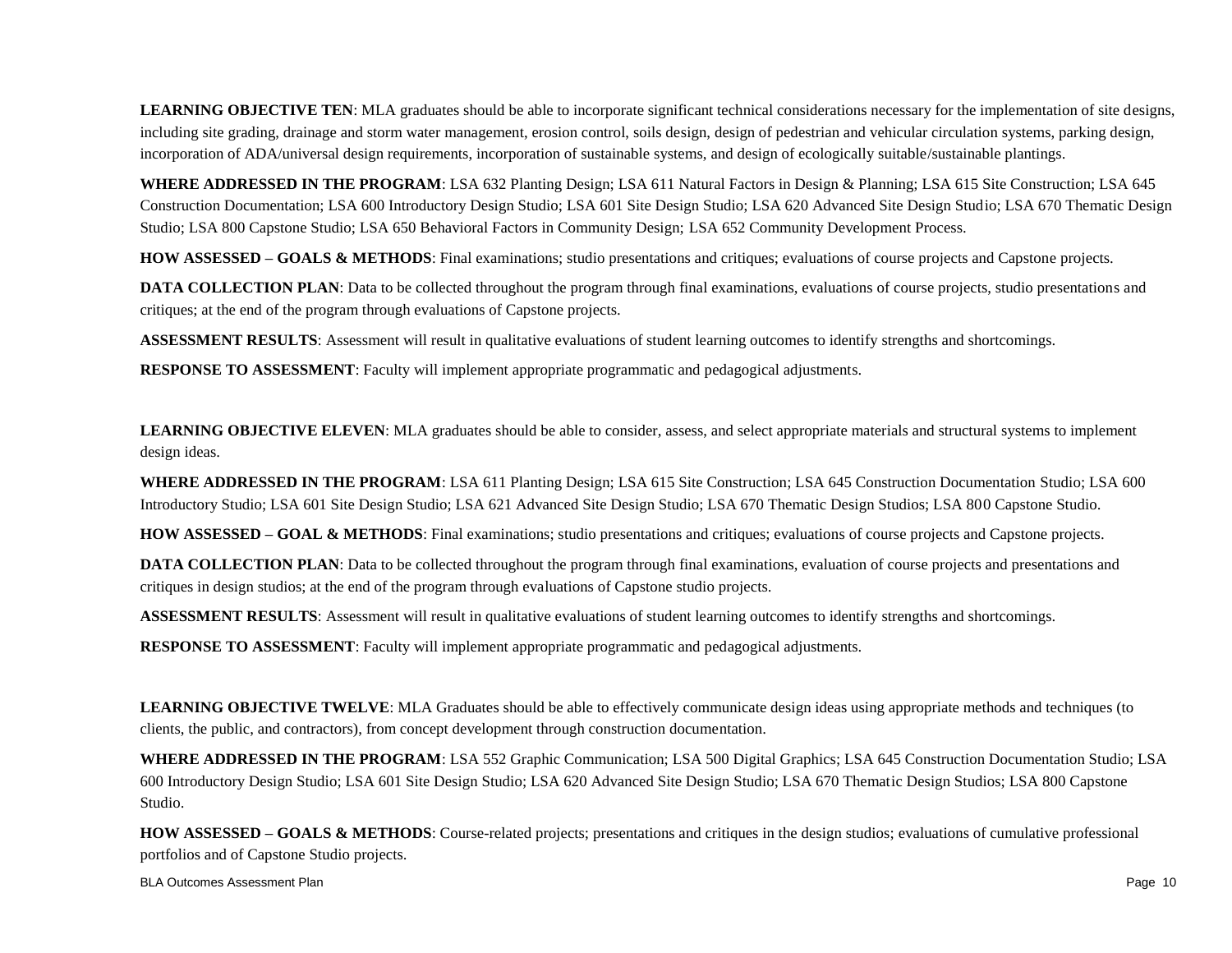**DATA COLLECTION PLAN**: Data to be collected throughout the program through course-related exercises and projects; at the end of the program through evaluations of cumulative professional portfolios and Capstone Studio projects.

**ASSESSMENT RESULTS**: Assessment will result in qualitative evaluations of student learning outcomes to identify strengths and shortcomings.

**RESPONSE TO ASSESSMENT**: Faculty will implement appropriate programmatic and pedagogical adjustments.

**LEARNING OBJECTIVE THIRTEEN**: MLA graduates should be both aware of, and comfortable with, adhering to the ethical standards of the profession of landscape architecture.

**WHERE ADDRESSED IN THE PROGRAM**: LSA 697 Topics and Issues of Landscape Architecture; LSA 600 Introductory Design Studio; LSA 601 Site Design Studio; LSA 620 Advanced Site Design Studio; LSA 670 Thematic Design Studios; LSA 800 Capstone Studio; LSA 655 Professional Practice; LSA 650 Behavioral Factors in Community Design; LSA 652 Community Development Process.

**HOW ASSESSED – GOALS & METHODS**: Course-related projects; presentations and critiques in the design studios; evaluations of cumulative professional portfolios and of the Capstone Studio project.

**DATA COLLECTION PLAN**: Data to be collected throughout the program through course-related projects and final examinations; at the end of the program through evaluations of cumulative professional portfolios and Capstone Studio projects.

**ASSESSMENT RESULTS**: Assessment will result in qualitative evaluations of student learning outcomes to identify strengths and shortcomings.

**RESPONSE TO ASSESSMENT**: Faculty will implement appropriate programmatic and pedagogical adjustments.

LEARNING OBJECTIVE FOURTEEN: MLA graduates, upon entering into professional work, should value the interests of the communities in which the practice, and society as a whole, as well as their individual clients.

**WHERE ADDRESSED IN THE PROGRAM**: LSA 697 Topics and Issues in Landscape Architecture; LSA 601 Introductory Design Studio; LSA 601 Sites Design Studio; LSA 620 Advanced Sited Design Studio; LSA 670 Thematic Design Studios; LSA 800 Capstone Studio, LSA 655 Professional Practice; LSA 650 Behavioral Factors in Community Design, LSA 652 Community Development Process.

**HOW ASSESSED – GOALS & METHODS**: Course-related projects and examinations; presentations and critiques in the design studios; evaluations of cumulative professional portfolios and of Capstone Studio projects.

**DATA COLLECTION PLAN**: Data to be collected throughout the program through course-related projects and examinations; at the end of the program through evaluations of cumulative professional portfolios and Capstone Studio projects.

**ASSESSMENT RESULTS**: Assessment will result in qualitative evaluations of student learning outcomes to identify strengths and shortcomings.

**RESPONSE TO ASSESSMENT**: Faculty will implement appropriate programmatic and pedagogical adjustments.